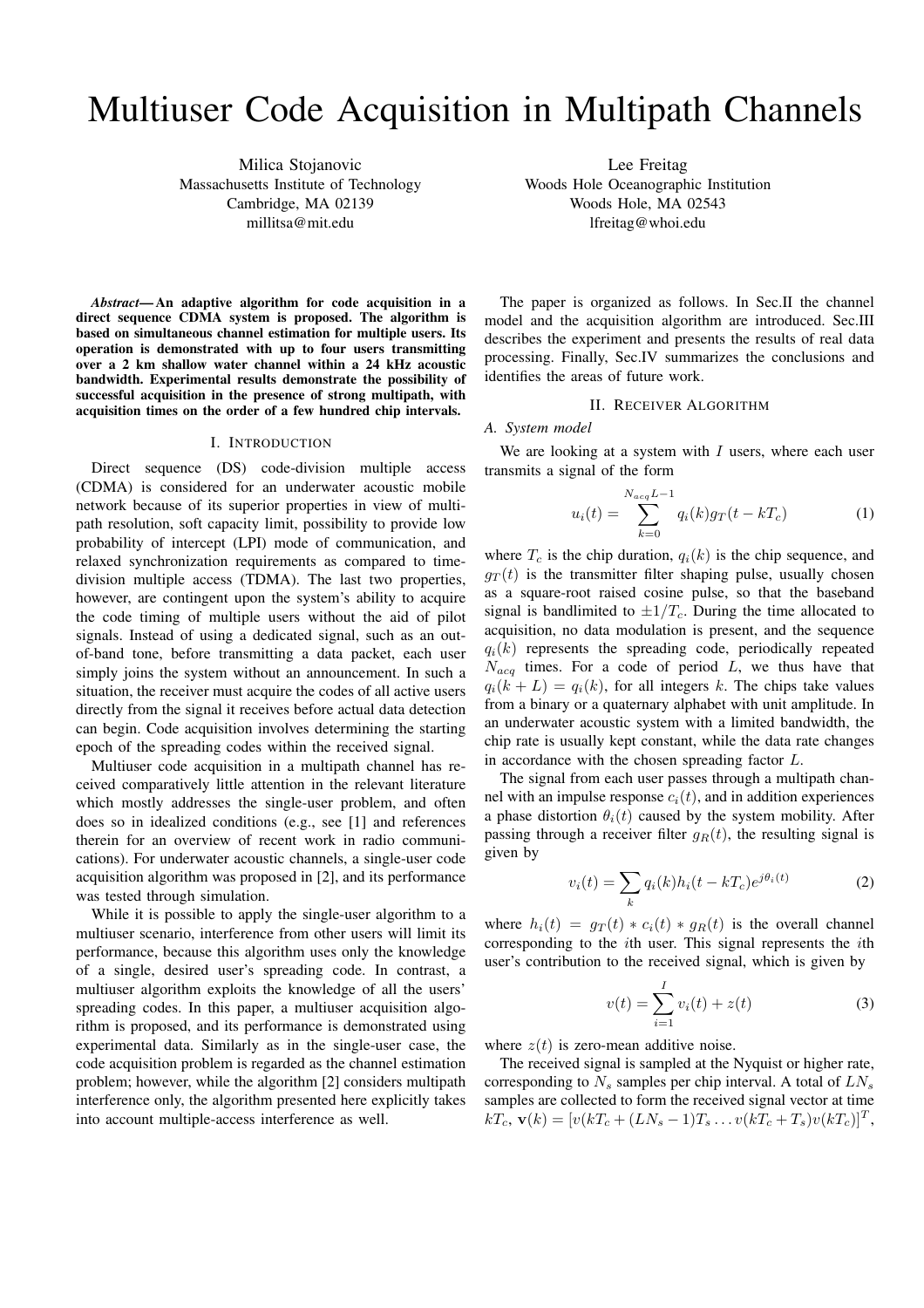where  $[\cdot]^{T}$  stands for transpose. This vector can be expressed in terms of individual user's contributions as

$$
\mathbf{v}(k) = \sum_{i=1}^{I} \mathbf{v}_i(k) + \mathbf{z}(k) = \overline{\mathbf{v}}(k) + \mathbf{z}(k)
$$
 (4)

The ith user's signal vector is modeled as

$$
\mathbf{v}_i(k) = \sum_m \mathbf{h}_i(m) q_i(k-m) e^{j\theta_i(k)}
$$
(5)

where the channel vector is defined as  $h_i(m)=[h(mT_c +$  $(LN_s-1)T_s$ )...h<sub>i</sub> $(mT_c+T_s)h_i(mT_c)$ <sup>T</sup>. The vector **h**<sub>i</sub>(0) is called the reference channel vector of the ith user. Note that the reference vector is defined as the zero-shift vector in reference to the (zero-shift) code  $q_i(k)$ . The total time span of this vector is  $LT_c$ , and as long as this span is greater than the multipath spread of the channel, all the significant channel components are contained within the reference vector. Assuming that the code length is chosen to satisfy this requirement, we note that the vector  $\mathbf{h}_i(1)$  can be obtained from the reference vector by shifting its components down by  $N_s$  and filling the top with  $N<sub>s</sub>$  zeros. The other channel vectors can be obtained similarly. Thus, if the reference vector is known, the signal  $v_i(k)$  can be reconstructed. This is the key observation used to develop the acquisition algorithm.

#### *B. Channel estimation*

The acquisition algorithm in essence deals with estimating the channel responses of all users. When each reference vector  $h_i(0)$  has been estimated, the strongest of its components indicates the delay at which the code  $q_i(k)$  is aligned with the incoming signal, or, equivalently, the starting epoch of that code.

Assuming that at some point in time,  $kT_c$ , we have the estimates of the channel vectors  $\mathbf{h}_i(m, k)$ , as well as the phase estimates  $\hat{\theta}_i(k)$ , we can form an estimate of each user's signal as

$$
\hat{\mathbf{v}}_i(k) = \sum_m \hat{\mathbf{h}}_i(m,k) q_i(k-m) e^{j\hat{\theta}_i(k)}
$$
(6)

The sum of these signals will be an estimate of the overall signal mean,

$$
\hat{\overline{\mathbf{v}}}(k) = \sum_{i=1}^{I} \hat{\mathbf{v}}_i(k)
$$
\n(7)

For a given user  $u$ , we now form the signal

$$
\hat{\mathbf{v}}_{0u}(k) = \mathbf{v}(k) - \sum_{i \neq u} \hat{\mathbf{v}}_i(k) - \sum_{m \neq 0} \hat{\mathbf{h}}_u(m,k) q_u(k-m) e^{j\hat{\theta}_u(k)}
$$
\n(8)

where the first of the two terms subtracted is an estimate of multiple-access interference (MAI), and the second is an estimate of self-interference caused by multipath, i.e. intersymbol interference (ISI). If the estimates are perfect, this signal is equal to

$$
\mathbf{v}_{0u}(k) = \mathbf{h}_u(0) q_i(k) e^{j\theta_u(k)} + \mathbf{z}(k)
$$
 (9)

which represents an interference-free contribution of user  $u$ , as both MAI and ISI have been canceled. Note that the estimate of interference-free signal (8) can also be represented as

$$
\hat{\mathbf{v}}_{0u}(k) = \mathbf{v}(k) - [\hat{\overline{\mathbf{v}}}(k) - \hat{\mathbf{h}}_u(0,k)q_u(k)e^{j\hat{\theta}_u(k)}]
$$
(10)

This signal provides the basis for multiuser channel estimation procedure, which capitalizes on the fact that

$$
\mathbf{h}_{u}(0) = E\{\mathbf{v}_{0u}(k)e^{-j\theta_{u}(k)}q_{u}^{*}(k)\}\qquad (11)
$$

When estimation errors are present, the signal  $\hat{\mathbf{v}}_{0u}(k)$  will contain additional noise. However, as long as the estimation noise is zero-mean, substitution of estimated quantities into the above expression is justified. An unbiased adaptive channel estimator for user  $u$  is given by

$$
\hat{\mathbf{h}}_u(0,k+1) = \lambda \hat{\mathbf{h}}_u(0,k) + (1-\lambda)\hat{\mathbf{v}}_{0u}(k)e^{-j\hat{\theta}_u(k)}q_u^*(k)
$$
 (12)

where  $\lambda \in [0, 1)$  is the algorithm parameter, normally chosen close to 1.

Because different users may have different patterns of motion, a different Doppler distortion must be expected for each user's signal. Consequently, I independent phase terms  $\theta_i(k)$  have to be estimated. To do so, we associate a phase lock loop (PLL) with each user's signal. The PLL operation is guided by the error between a chip estimate and its true value (which is known during the acquisition process). The chip estimate is obtained as (prime denotes conjugate transpose):

$$
\hat{q}_u(k) = \hat{\mathbf{h}}'_u(0,k)\hat{\mathbf{v}}_{0u}(k)e^{-j\hat{\theta}_u(k)}
$$
(13)

which, up to a positive scaling constant, represents the MMSE estimate of  $q_u(k)$ , given the knowledge of the channel and the phase. The chip error,  $e_u(k) = \hat{q}_u(k) - q_u(k)$ , is used to form the gradient

$$
\psi_u(k) = -\frac{1}{2} \frac{\partial |e_u(k)|^2}{\partial \hat{\theta}_u(k)} =
$$

$$
= Im\{\hat{\mathbf{h}}'_u(0,k)[\mathbf{v}(k) - \sum_{i \neq u} \hat{\mathbf{v}}_i(k)]e^{-j\hat{\theta}_u(k)}e_u^*(k)\} \qquad (14)
$$

The phase estimate for user  $u$  is now obtained as

$$
\hat{\theta}_u(k+1) = \hat{\theta}_u(k) + K_1 \psi_u(k) + K_2 \sum_{n \le k} \psi_u(n) \tag{15}
$$

where  $K_1, K_2$  are the PLL constants (normally,  $K_2 = K_1/10$ ).

The quality of channel and phase estimates is controlled by the parameters  $\lambda$  and  $K_1$ . In addition, it can be greatly improved by introducing truncation, or sparsing of the channel estimate. Namely, only those coefficients of the channel estimate that exceed in magnitude a certain threshold are kept and updated, while the rest are set to zero. This procedure ensures that unnecessary noise is not fed back through the estimation loop, and it represents a crucial step in executing the algorithm. The truncation threshold is chosen for each user in reference to the strongest coefficient of its channel vector. Initially, full channel is estimated, and truncation begins after a certain number of iterations (e.g. twice the code length).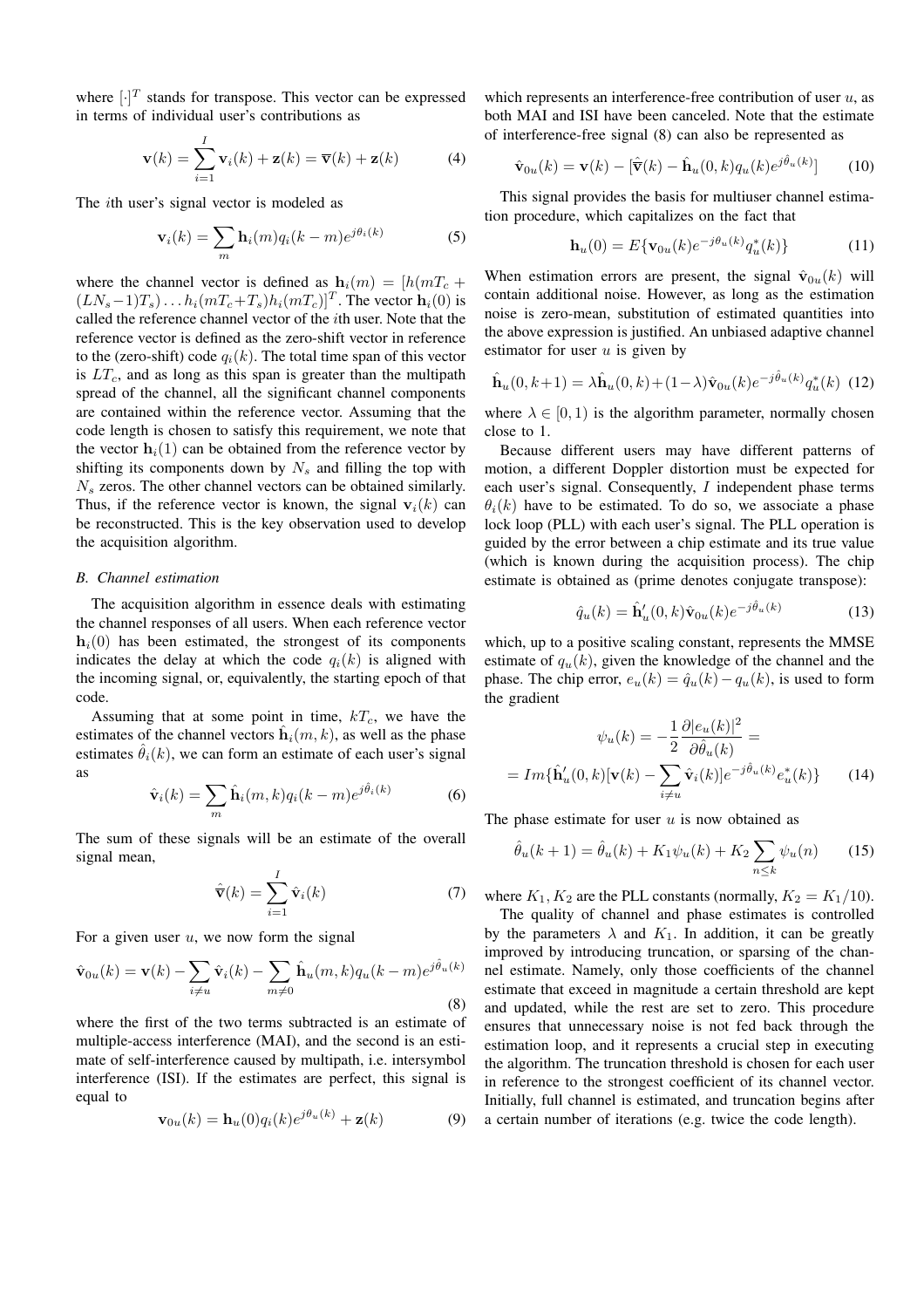# *C. Code acquisition*

The receiver algorithm so far was devoted to adaptive channel estimation and phase tracking for multiple users. Once these estimates are available, the acquisition test can be performed. The acquisition test is based on monitoring the quality of chip estimates (13). Because the system is expected to operate in conditions of high interference, or low SNR in an LPI mode, the quality of these estimates may be poor. Hence, a certain number of chip estimates,  $L_d$ , is used to form the decision variable

$$
\hat{d}_u(k) = \frac{1}{L_d} \sum_{n=k-L_d+1}^k \hat{q}_u(k) q_u^*(k)
$$
 (16)

This soft decision variable should be close to 1, as there has been no data modulation. Alternatively, a hard decision variable can be used. For binary spreading, it is given by

$$
\tilde{d}_u(k) = sgn\{Re\{\hat{d}_u(k)\}\}\tag{17}
$$

The acquisition is declared when a certain number,  $N_{test}$ , of successive +1 decisions have been counted. Note that both  $N_{test}$  and  $L_d$  are design parameters, whose values do not affect the quality of channel and phase estimation, but only the acquisition statistics.

# *D. Algorithm summary*

The algorithm implementation is defined by the following steps, carried out for  $k = 1$  through some  $k_{end}$  when acquisition is declared (or until the acquisition preamble has expired):

- 1) Form new input signal vector  $\mathbf{v}(k)$ .
- 2) Using existing estimates, form  $\hat{\mathbf{v}}_i(k)$  for all  $i = 1, \ldots I$ . Note that it is not necessary to perform actual summations as in (6); it is only necessary to compute the top  $N<sub>s</sub>$  elements of each vector, while the rest are obtained by down-shifting of the current elements by  $N_s$ .
- 3) Calculate  $\hat{\mathbf{v}}(k)$ , the estimated signal mean (7).
- 4) For all users,  $u = 1, \ldots I$ :
	- a) form the estimate of interference-free signal (10)
	- b) update the channel vectors (12) and truncate
	- c) form the chip estimate (13)
	- d) update the phase (14,15)
	- e) calculate decision variable (16, 17)
	- f) test: if all users passed, declare acquisition.

#### III. EXPERIMENTAL RESULTS

#### *A. Signal design and the experiment*

DS spread spectrum signals were designed for four users. Kasami codes were used, with period 15, 63 and 255. Transmission was organized in packets, and for purposes of acquisition, 5120 unmodulated chips were allocated at the beginning of each data packet. Pulse shaping was performed using square-root raised cosine pulses with roll-off factor 0.25. The chip rate was 19,200 chips per second. The signals were modulated onto a carrier of 33 kHz, thus occupying the bandwidth between 21 kHz and 45 kHz. The sampling frequency used for generating the transmitted signals was 96 kHz. In addition to the multiuser signals, channel probes were transmitted at regular intervals between the data packets. Channel probe consisted of a frequency sweep spanning the entire 24 kHz bandwidth in 100 ms.

The signals were transmitted during an experiment that took place in the fall of 2003, off the coast of Elba in Italy. The signals of four users at a given code length were transmitted sequentially, with approximately 24 seconds between the packets' starting times. The next group of signals, corresponding to a different code length, was transmitted a minute or so later. The range between the transmitter and receiver was 2.3 km, and the water depth was approximately 100 m. The signals were recorded at a depth of 30 m.

Multiuser test signals were generated after the fact, by adding a desired number of signals. All the signal processing at receiver was performed in complex baseband, using 2 samples per chip.

# *B. Channel characteristics*

Fig.1 shows snapshots of the channel response magnitudes obtained by matched filtering to the frequency sweep probe at the beginning of each group of multiuser signals. Clearly, the channel exhibits strong multipath and a moderate delay spread. In most of the cases recorded, there were two pronounced multipath components, separated by approximately 12.5 chips. These components are followed by distant echoes of decaying energy. From comparison of the three responses, it is evident that the channel is time-varying. The first arrival appears as strongest in the first recording (preceeding the  $L=15$  group of four users), yielding to the late arrival in the second recording  $(L=63)$  and regaining strength the third recording  $(L=255)$ .

To illustrate the channel variation within a data packet, cross-correlation was performed using one period of the spreading code over the entire received acquisition preamble. The result for  $L=63$  code is shown in Fig.2. We note that the position of significant channel coefficients does not change with time, while their relative strength varies with time.

## *C. Performance results*

A number of test cases were constructed to demonstrate the performance of the acquisition algorithm. We begin by looking at the single-user scenario, and illustrate the algorithm performance using the  $L=63$  data set corresponding to user 1. This is the same data set whose channel response is characterized in Fig.2. The algorithm performance is depicted in Fig.3.

Shown on the left hand side is the performance of the estimator. The top graph shows the channel estimate magnitude at the end of the acquisition preamble. There are two pronounced multipath arrivals, corresponding to the two arrivals observed earlier from probe filtering. A single coefficient is kept to represent the early arrival, while six coefficients represent the late (principal) arrival. The truncation threshold was set to 0.5, i.e. all coefficients whose amplitude was less than half of the maximal one were discarded. The time evolution of the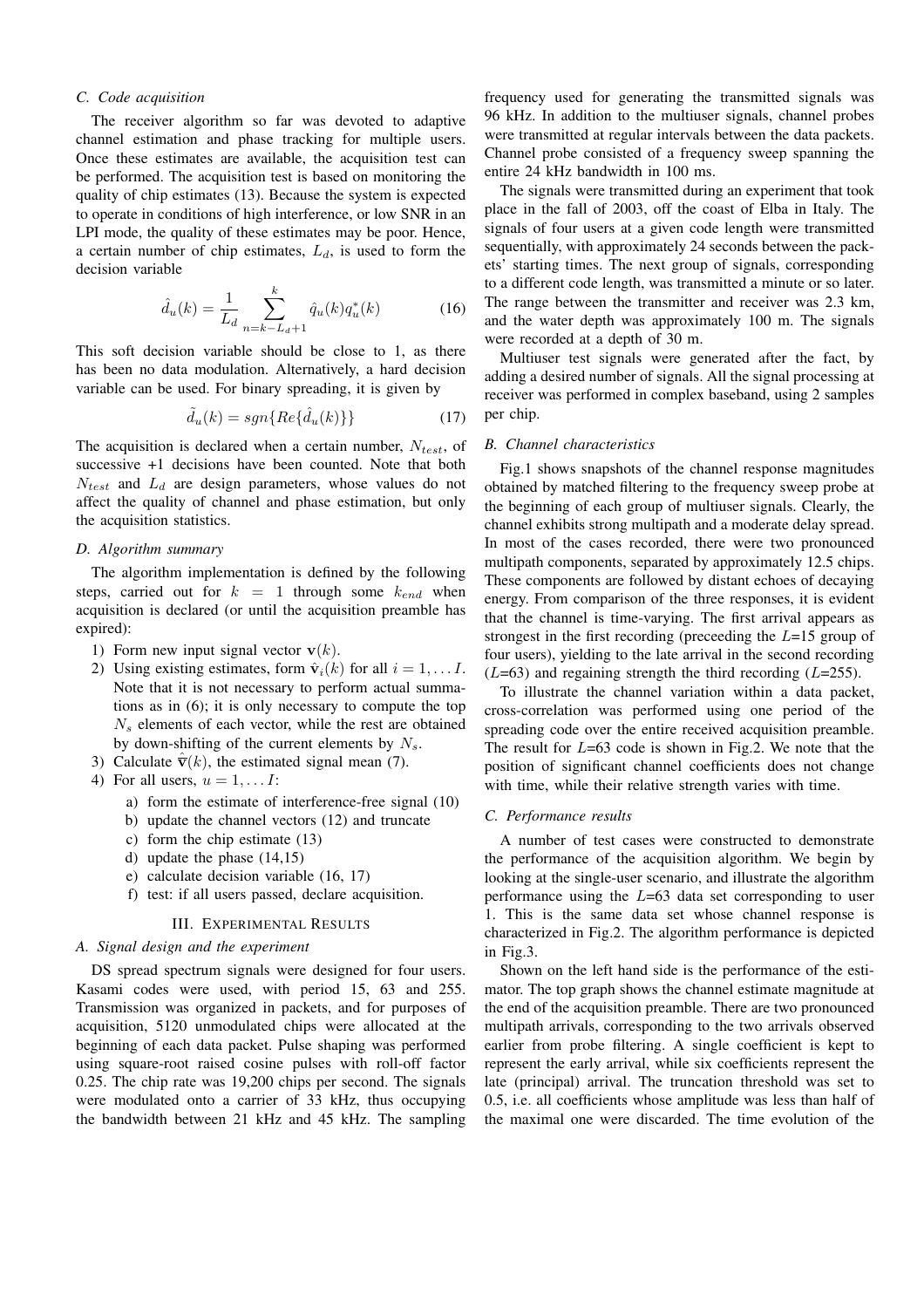

Fig. 1. Channel responses, estimated from the frequency sweep preamble prior to receiving the *L*=15, 63, and 255 group of multiuser signals (shown top to bottom, respectively).

significant channel coefficients is shown in the bottom graph. The middle graph shows the phase estimate and indicates the corresponding Doppler frequency offset  $f_d$ .

Shown on the right hand side are the quantities relevant for the acquisition test. The top graph represents the soft decision variable,  $Re{\hat{d}_u(k)}$ , or the "running despreader" output, while the graph below it shows the corresponding hard value. The bottom graph shows the sequence timing estimate, which is obtained from the position of the strongest channel coefficient. The estimated timing coincides with the true one. Note that for purposes of later signal detection, it is only important that the timing be acquired correctly to within one chip, or, more precisely, to within a few chips when chip-rate filtering is used for detection (as it should be the case for frequency selective channels).

The algorithm performance is shown here for an extended period of time, i.e., much longer than the time needed for code acquisition. This is done so as to illustrate the adaptive channel tracking, and to verify the algorithm stability over time. While the various estimates are shown over 5000 chip intervals, the code timing is successfully acquired already after a few code periods.

In the presence of one interferer, performance of the singleuser algorithm deteriorates, and it fails completely when three



Fig. 2. Channel responses in time, estimated from the acquisition preamble. Each response represents cross-correlation between the received signal and one period of the spreading code. *L*=63, user #1.

users are present in the system. Multiuser detection becomes necessary in this situation.

Multiuser acquisition is illustrated using three sets of signals, corresponding to the code lengths  $L=15$ , 63 and 255. The number of users present is two, three, and four, respectively. The users are added without power adjustment, resulting in approximately equal-energy signals for all four users (as they arrive from the same location in the experiment). The signals of all users are taken with the same, arbitrarily chosen delay, i.e. their codes have the same correct starting epoch (this choice does not affect the system performance). The receiver parameters are  $\lambda$ =0.999 and  $K_1$ =0.0001; truncation is performed after  $2L$  iterations with a threshold of 0.5, and the running despreader length is  $L_d = L$ .

Before proceeding to data analysis, we note that  $L=15$ represents a marginal case where justification of the multipath assumption may be seriously compromised, as the multipath spread is certainly longer than 15 chips. However, the majority of multipath energy is contained within this short interval, which served as an incentive to test the algorithm with this data set as well.

The result of code length 15 acquisition test is illustrated in Fig.4. Interestingly, and perhaps to some surprise, acquisition is achieved easily. The channel estimator keeps a single coefficient, and there is little phase variation in this data set. Fig.4 illustrates the time evolution of the running despreader check, i.e. the hard decision variable (17) and the corresponding timing estimate for the two users. It took less than 100 chip intervals to acquire the correct timing of both users. The correct timing is maintained thereafter. In this data set, it was possible to acquire the code of two users, but not more than that.

Fig.5 summarizes the performance for code length 63. Three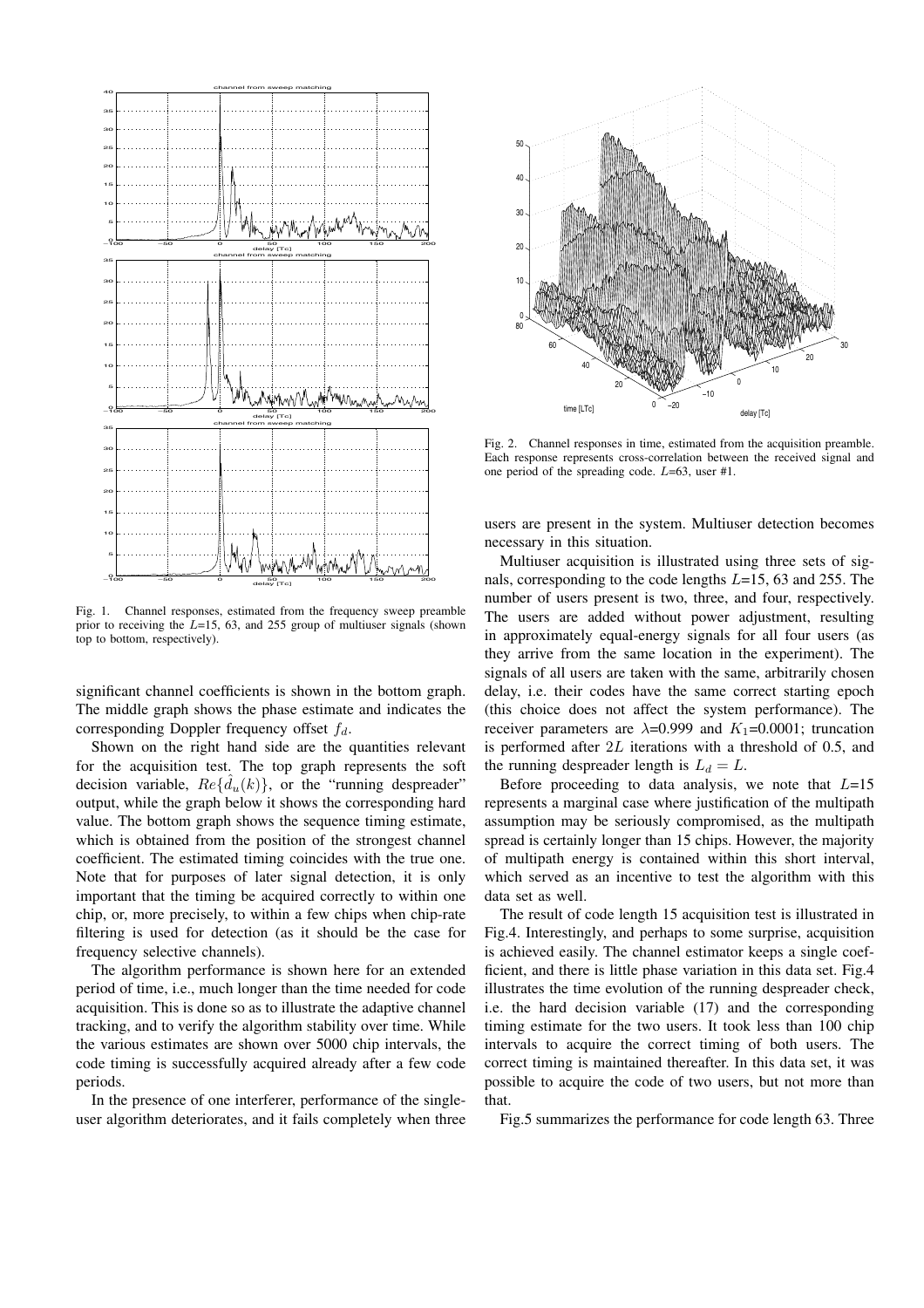

Fig. 3. Performance of the channel estimation and acquisition algorithm for a single-user, code length 63.



Fig. 4. Multiuser acquisition for two users, code length 15.

users are present in this case. The timing estimate of 60 chips is the correct one. Code timing of all three users is acquired after less than 200 chip intervals.

Finally, Fig.6 illustrates the performance for code length 255, with four users present in the system. Acquisition is achieved for all users after less than 400 chip intervals. At this time, all the tests have been positive for a number of iterations.

Judging by the test statistics, one may conclude that the running despreader length equal to the code period was chosen appropriately, and also that choosing  $N_{test}$  on the order of 1000 would be a good choice for the present conditions. Thus, the acquisition preamble length of 5000 was a safe design



Fig. 5. Multiuser acquisition for three users, code length 63.

choice.

## IV. CONCLUSION AND FURTHER WORK

Multiuser acquisition method developed in this work is based on multiple channel estimation coupled with interference cancelation that includes both the multiple-access interference and the self-interference caused by multipath propagation. The algorithm requires that the spreading code period be longer than the multipath spread. For applications to realistic underwater network scenarios, where motion-induced Doppler distortion cannot be neglected, the channel estimation process is aided by multiuser phase tracking. The resulting algorithm, although conceptually complex, has a remarkably low implementation complexity. Computational efficiency draws on two factors: a simple adaptive channel estimation algorithm, and a vector-shifting method that eliminates the need for explicit calculations of interference components. In addition, a crucial step in the algorithm operation is truncation, or sparsing of the channel estimates, which reduces estimation error propagation, and also may significantly reduce the number of adaptively adjusted coefficients.

The algorithm operation was demonstrated using experimental data, transmitted over a 2 km shallow water channel at 19.2 kilochips per second, utilizing a 24 kHz bandwidth around the center frequency of 33 kHz. The channel exhibited very strong multipath, and up to four users were considered operating simultaneously using the Kasami codes with varying spreading factor. Excellent results were achieved in both single-user and multiple-user scenarios. In particular, it was shown that the code timing of multiple users could be correctly acquired with acquisition times on the order of a few hundreds of chip intervals.

Judging by the experimental data results, it appears that efficient channel estimation can be exploited as part of the data